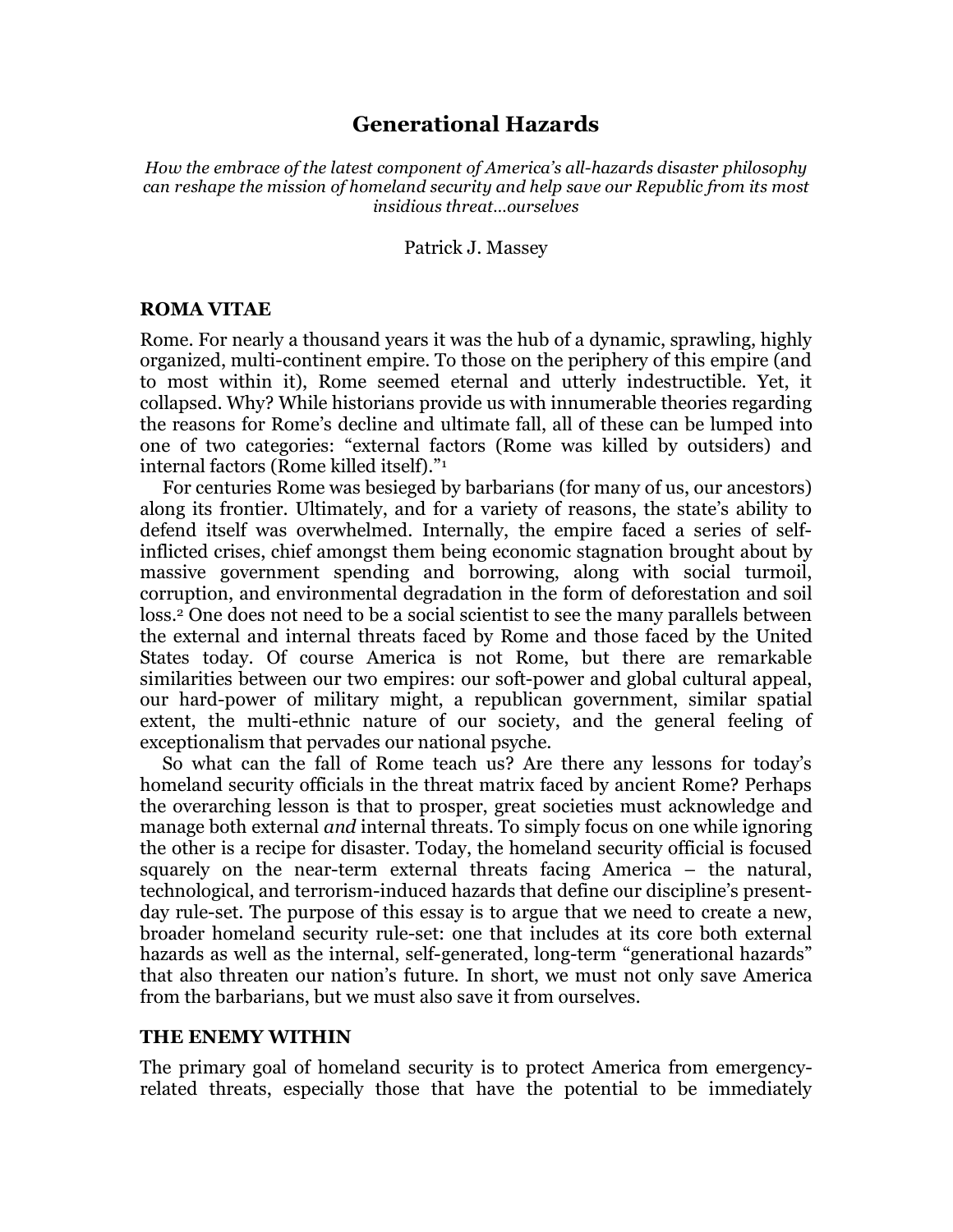catastrophic. <sup>3</sup> These threats, the focus of the homeland security discipline, are inherently external in nature; or more precisely, they are threats that are *done to us*. Earthquakes, terrorist bombings, hurricane-induced flooding – each of these threat hazards are afflicted upon us by outside forces. While we can protect against, prepare for, and mitigate these hazards, we are, ultimately, passive victims of their wrath. These external hazards are the traditional "all-hazards" of natural, technological, and terrorist threats that are the *sine qua non* of the homeland security discipline.

However, like Rome, many of the most insidious threats facing our country are not immediate but long-term, and are not external, but internal. In other words, our nation is not only threatened by hazards that are done to us, but is also vulnerable to a number of threats that we *are doing to ourselves*. I consider these internal, self-generated threats "generational hazards" because, unlike a terrorist attack or a hurricane in which the effects are immediate, generational hazards are created by present generations but take many decades to metastasize before finally reaching a disastrous end-state that impacts future generations.

What are these internal generational hazards? While any list of long-term internally-spawned threats to our country is subjective, there is a growing body of evidence, based on current data and likely trends, which points to four major generational hazards that pose a potentially catastrophic risk to America's future economic and social stability. These are: (1) the enormous and growing indebtedness of America's federal treasury, (2) global warming, (3) an inferior mathematics and science educational system, and (4) decaying physical infrastructure. In addition, a strong case can be made for the inclusion of several other long-range threats in the generational hazards category: the massprivatization of government services (leading to the increase of decision-making authority amongst those with minimal allegiance to the public good); overreliance on foreign energy sources (with the concomitant national security problems that entails); and the dual demographic pressures of collapsing birthrates among native-born Americans, leading to a rapidly aging population and significant population increases fueled by massive immigration to the United States from predominately developing countries. Figure 1 below summarizes the relationship between the current all-hazards threats and the long-term generational hazards threats.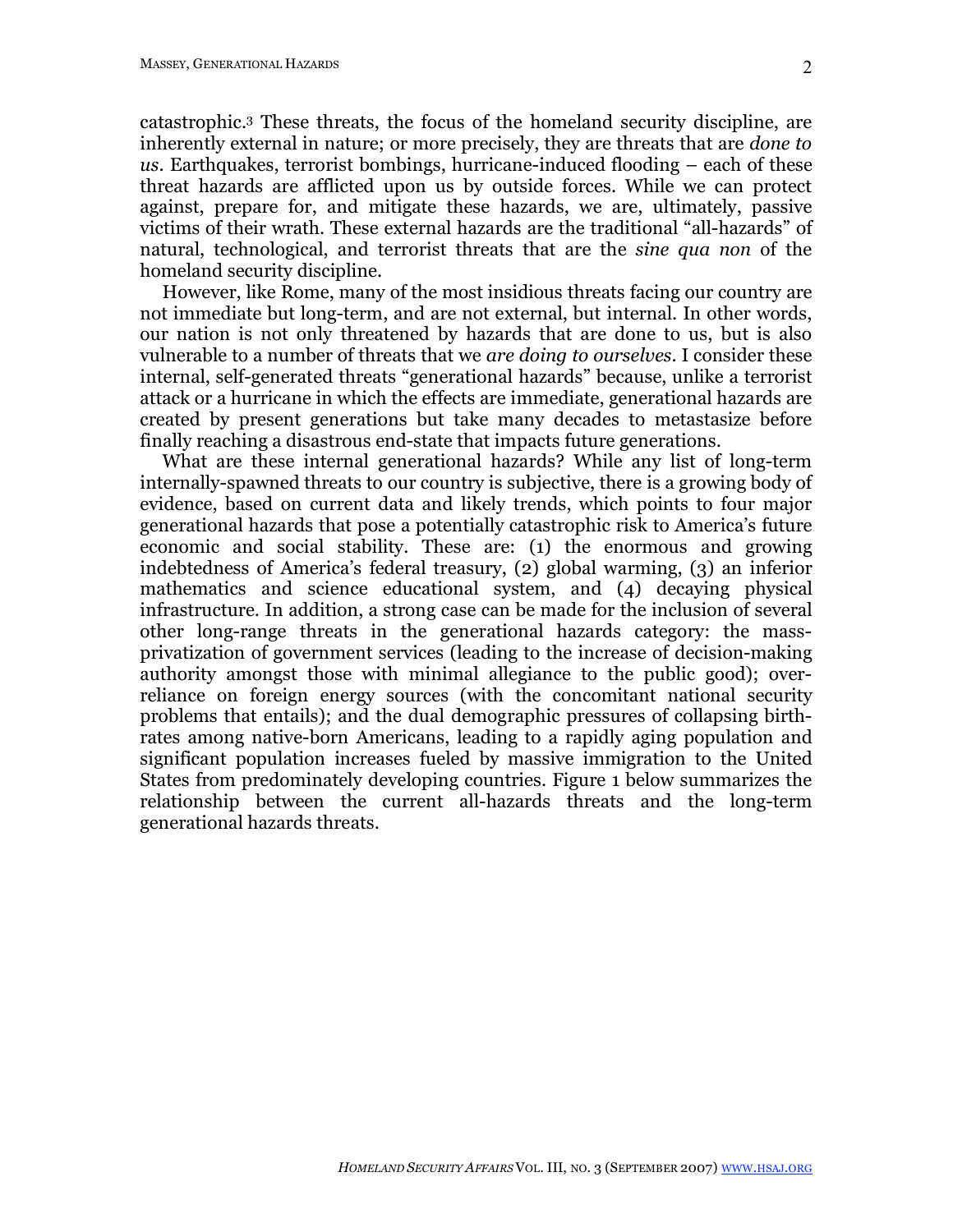| <b>Hazard</b>                         | <b>Threats</b>                                                                                                                                                                                                                                                                                                                                                                    | <b>Source</b>                                | <b>Temporal</b> | <b>Societal</b>                                                                                                                                 |
|---------------------------------------|-----------------------------------------------------------------------------------------------------------------------------------------------------------------------------------------------------------------------------------------------------------------------------------------------------------------------------------------------------------------------------------|----------------------------------------------|-----------------|-------------------------------------------------------------------------------------------------------------------------------------------------|
| <b>Term</b>                           |                                                                                                                                                                                                                                                                                                                                                                                   |                                              | Impact          | Impact                                                                                                                                          |
| Traditional<br>"All-Hazards"          | Major - Terrorism<br>(nuclear, radiological,<br>bio-agent, chemical,<br>high explosives) or<br>Natural (flooding,<br>earthquakes,<br>hurricanes);<br>Other – Wildfires,<br>hazardous materials,<br>tornados/windstorms,<br>winter storms, drought,<br>social disturbances                                                                                                         | "External" -<br>What is done<br>to us        | Urgent          | Deaths and/or<br>physical injury,<br>significant<br>negative<br>impacts to<br>regional and/or<br>national<br>economy; social<br>destabilization |
| Emerging<br>"Generational<br>Hazards" | Major – Soaring federal<br>fiscal and current-<br>accounts debts, global<br>warming, inferior<br>mathematics/science/<br>engineering education,<br>decaying physical<br>infrastructure;<br>Other - Mass-<br>privatization of<br>government services,<br>foreign energy<br>dependence,<br>demographic pressures<br>of low birth-rates/aging<br>population and mass-<br>immigration | "Internal" $-$<br>What we do<br>to ourselves | <b>Belated</b>  | Significant<br>negative<br>impacts to<br>national<br>economy/living<br>standards;<br>social<br>destabilization                                  |

**Figure 1. Catastrophic Threats to the United States**

# **THE GENERATIONAL HAZARDS**

By no means inclusive of all the long-term internal threats to our nation's future, the threats discussed below represent (in order of criticality) the four most pressing generational hazards facing the United States.

# **1. The Soaring Federal Fiscal and Current-Account Debts**

America's national debt is slated to grow more than \$3 trillion, to \$11.2 trillion, between now and 2010. The annual interest payments on our national debt in 2010 will cost \$561 billion, about the same as we spend on national defense each year. And this massive debt has been accrued *before* the baby-boom generation begins to retire and starts collecting Social Security payments in 2008 and Medicare benefits in 2011. Added to this is America's deepening dependence on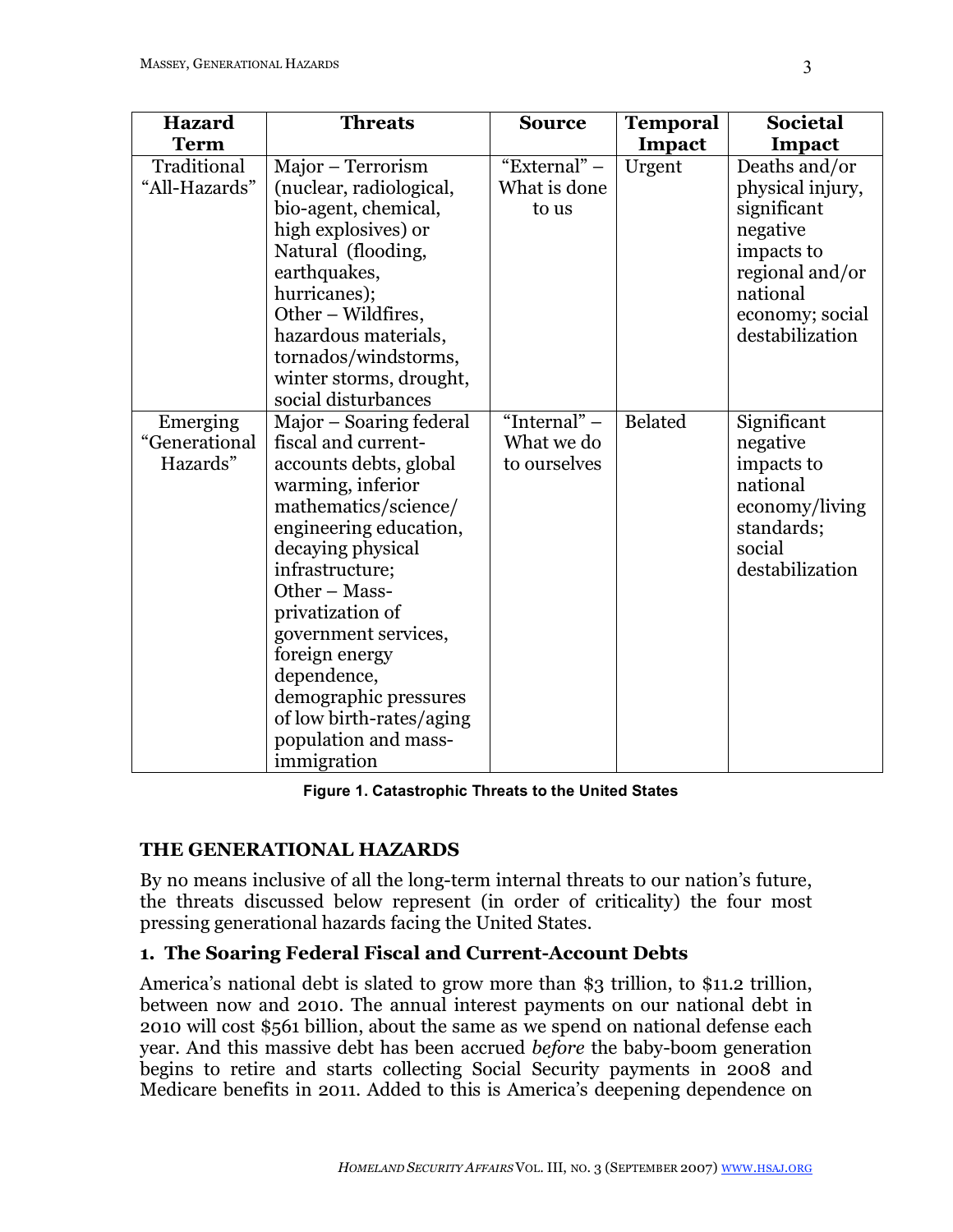foreign capital to fund our deficit spending. This massive trade deficit – \$800 billion per annum – led Dr. Fred Bergsten, the director of the Peterson Institute for International Economics to state that "the huge and growing international trade and current account imbalances, centered on U.S. external deficits and net debtor position, represent the single greatest threat to the continued prosperity and stability of the United States and world economies."4

However, the current total national debt figure reflects only what the federal treasury currently owes on money already borrowed; it does not include what the federal government has promised to pay Americans in entitlement benefits in future years. Factoring in future entitlement obligations like federal pensions, Medicare, and Social Security, our national debt soars to over \$59 trillion dollars. If we wanted to put aside enough money today to cover these promises it would cost each American household \$516,000. If present trends continue, within just twenty years 100 percent of the federal budget will go to fund only three things: net interest on the national debt, Social Security, and Medicare/Medicaid payments. That means no money for an army or navy, no money for a Department of Justice, or national parks, or homeland security, or any of the thousands of other federal discretionary programs.5

Of course, such fiscal recklessness plays directly into the hands of our enemies, as Osama Bin Laden was quick to point out in his November 2004 video statement released by *Al-Jazeera*: "As for the (U.S.) economic deficit, it has reached record astronomical numbers estimated to total more than a trillion dollars [the U.S. National Debt in 2004 was actually close to \$7 trillion]…we are continuing this policy in bleeding America to the point of bankruptcy. Allah willing, and nothing is too great for Allah."6

Douglas Holtz-Eakin, director of the Congressional Budget Office has been quoted as being "terrified" about the budget deficit in the coming decades.7 Robert Rubin, the former U.S. Treasury Secretary, says we are confronting a "serious day of reckoning" and warns that America is not immune to a thirdworld-style economic crisis. <sup>8</sup> But it is David Walker, the current comptroller general of the United States who cast the most dire warning about America's fiscal profligacy when he stated, during Congressional testimony, that "continuing on our current fiscal path will gradually erode, if not suddenly damage our economy, our standard of living, and *ultimately even our domestic tranquility and our national security*."(emphasis added)9

## **2. Global Warming**

Global warming is an agreed-upon fact. <sup>10</sup> At 380 parts per million (ppm) the amount of carbon dioxide  $(CO_2)$  currently in the atmosphere now far exceeds the limits ever experienced since our modern human ancestors first roamed the earth several hundred thousand years ago. And this matters because the amount of  $CO<sub>2</sub>$ in the atmosphere is directly related to the planet's average temperature. Barring a miraculous change in public policy, we are on a glide-path to see  $CO<sub>2</sub>$ concentrations reach about 430 ppm by the early 2020s. At this stage the effects of global warming will unquestionably be felt as extreme weather events noticeably intensify. Severe droughts, more intense rains, and stronger and more frequent hurricanes will all impact our continent. Without significant reductions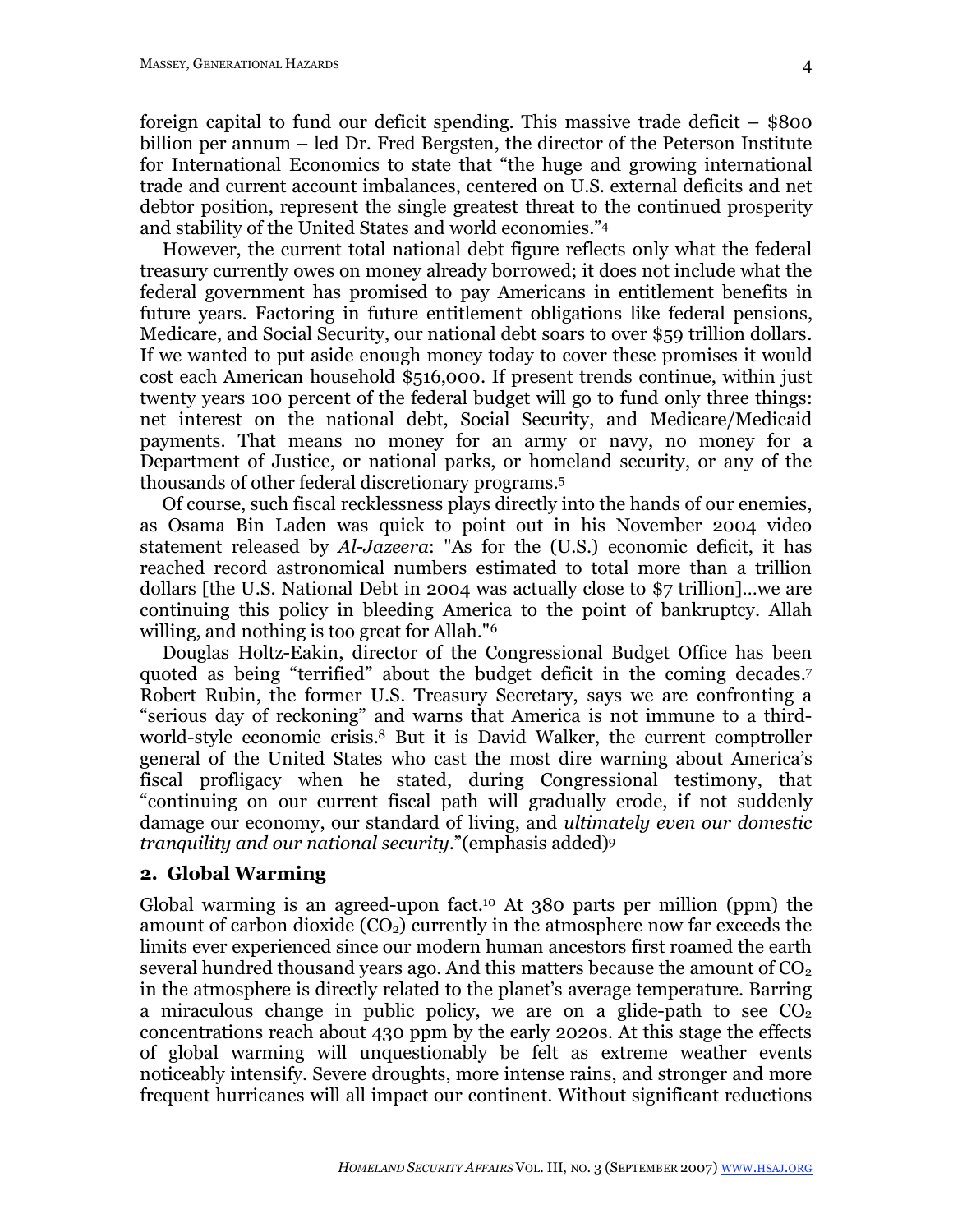in  $CO<sub>2</sub>$  emissions, atmospheric concentrations will exceed 550 ppm by midcentury. At this stage, many scientists believe the melting of the Greenland icesheet is a real possibility which would create a twenty-foot rise in sea-level elevations.<sup>11</sup> Further increases of  $CO<sub>2</sub>$  could accelerate the melting of the West Antarctic ice-sheet, creating even more dramatic sea-level increases.

Even discounting the direct negative economic impacts of global warming to the built environment, especially along America's densely populated coasts, an even greater impact to our country may come in the form of human migratory pressures as people flee climate change-impacted regions across the globe. From southern and central Asia, through the Levant and Middle-East, south to the Sahel and sub-Saharan Africa, and across large swaths of Latin America, areas of the planet already under great stress due to natural resource limitations may be unable to cope with sudden changes to the environment upon which they are directly dependent for their daily survival. This may fuel a negative feedback loop in these regions; disruptions to natural resource extraction brought about by climate change may exacerbate ethnic/tribal strife and civil wars which in turn may make human existence in these regions not just tenuous but impossible. Faced with such circumstances, it is not unreasonable to envision massive human migrations from these stressed regions to the United States and other advanced nations. Such migratory pressures may, one day, make us nostalgic for our current border security challenges.

## **3. Failing Math, Science, and Engineering Education**

In 2001, Senators Hart and Rudman convened a group of national security experts and professionals to outline the gravest near- and long-term threats to America's national security. Near the top of the list were the gross inadequacies in our country's science and engineering (S&E) and mathematics education. 12 America was once a leader in S&E education; not any more. Today, over 78 percent of S&E doctoral degrees awarded annually are earned outside of the United States. And of those that were earned in U.S. universities, 57 percent were awarded to foreign-born scholars.13

The Hart-Rudman Commission states that "the capacity of America's educational system to create a 21st century workforce…is a national security issue of the first order. As things stand, this country is forfeiting this capacity."14 The National Science Foundation is equally glum: "Unless more domestic college-age students choose to pursue degrees in critical science and engineering fields, there is likely to be a major shortage in the high-tech talent required by the U.S. defense industry, key federal research and national defense agencies, and the national laboratories."15 In short, the nation is on the verge of a downward spiral in which current shortages will lead to even more acute future shortages of engineers, scientists, and competent teachers. The Commission concludes:

*The inadequacies of our (scientific) systems of research and education pose a greater threat to U.S. national security over the next quarter century than any potential conventional war that we might imagine* (emphasis added). American national leadership must understand these deficiencies as threats to national security. If America does not stop and reverse negative education trends – the general teacher shortage, and the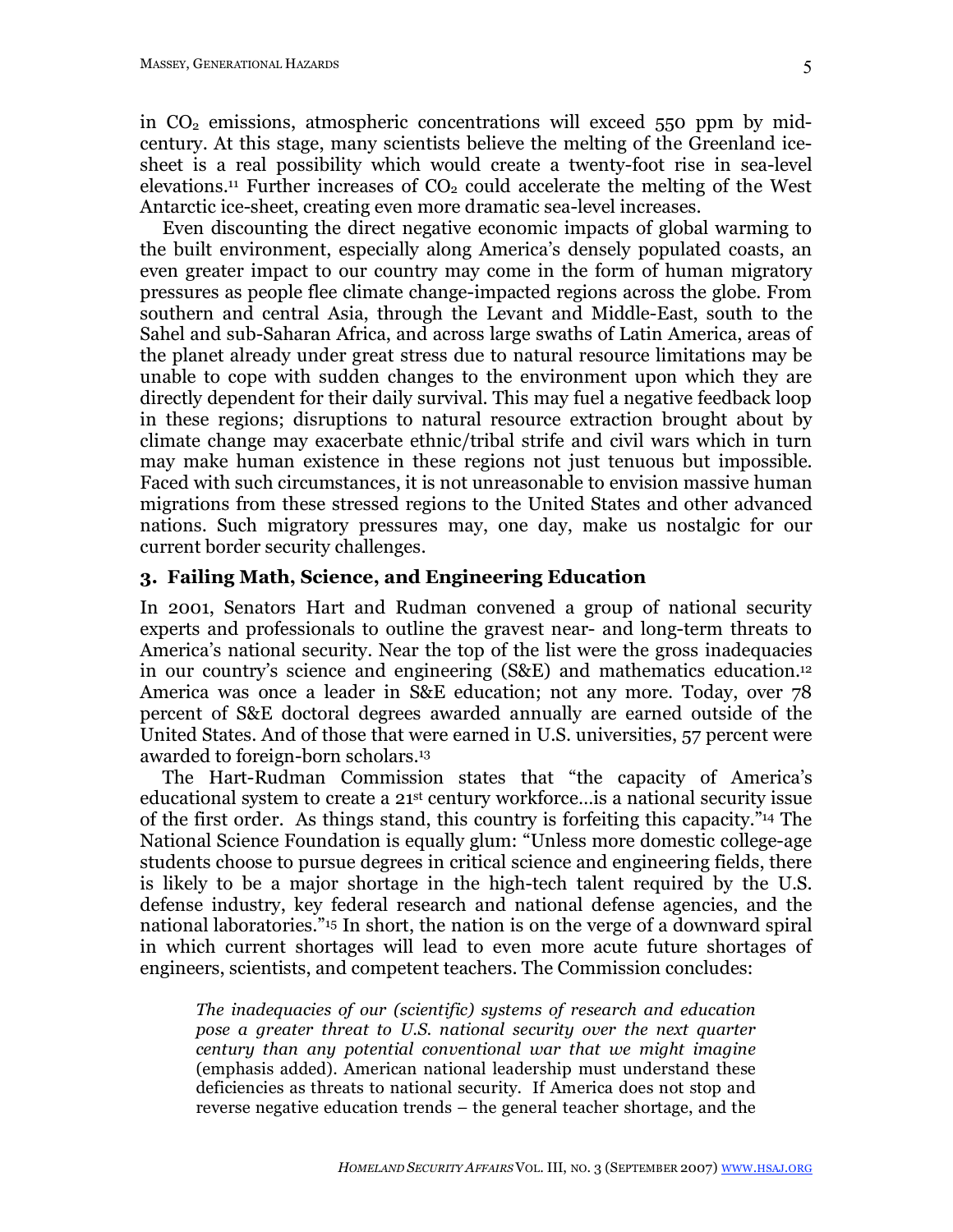downward spiral in science and math education and performance – it will be unable to maintain its position of global leadership over the next quarter century. The word 'crisis' is much overused, but it is entirely appropriate here.16

#### **4. Decaying Physical Infrastructure**

"Over the past two decades, we have stopped thinking about elements of our physical infrastructure as national security assets. In fact, increasingly, it seems that we have stopped thinking about infrastructure altogether."17 So says Stephen Flynn in his book *Edge of Disaster*. America's infrastructure – roads, ports, electric grid, dams, flood control systems, water and wastewater systems – used to be the envy of the world. No longer. For example, in just one category alone, water supply infrastructure, the Congressional Budget Office (CBO) estimates that "current funding from all levels of government and current revenues generated from ratepayers will not be sufficient to meet the nation's future demand for water infrastructure."18 This shortfall amounts to about \$11 billion annually, and because of it our nation runs the risk, over the next twenty years, of "reversing the public health, environmental, and economic gains of the past three decades" since the passage of the Safe Drinking Water Act.19

But such bad news is not confined to our water systems. One in three urban bridges is "structurally deficient," meaning it is closed or restricted to light vehicles because of deteriorated structural components. More than 3,500 dams in the United States are unsafe and in need of major rehabilitation in order to continue to provide water supply, irrigation, flood control or hydro-power services. Car and truck travel on our nation's roads has doubled in the past thirty years and is estimated to increase by two-thirds more in the next twenty years, yet capital outlays would have to increase 42 percent to reach the \$92 billion level necessary just to maintain our current road system. In another sort of negative feedback loop, if America's infrastructure is allowed to deteriorate further this will only act to retard future productivity and economic growth, leaving less money available to repair/replace infrastructure and further hindering economic growth. It will also leave our critical infrastructure less resilient to the effects of future terrorist attacks and natural disasters. 20

## **THINGS CHANGE – THE PROFESSION ADAPTS TO MEET NEW THREATS**

A decade ago, "homeland security" as a professional discipline or even as an operational mindset did not exist. Today it is a massive enterprise employing hundreds of thousands and costing our government billions of dollars annually. But "homeland security" is merely the latest iteration of the civil preparedness profession that had its genesis in the opening days of the Cold War.

Discounting the dawn of our country and the security issues along our frontier, the first post-World War II phase of homeland security (1955-1985), "civil emergency preparedness" (or simply civil defense), was characterized by efforts to protect American citizens from the effects of nuclear war with the Soviet Union. Mass evacuation and sheltering of citizens to enable them to survive the consequences of large-scale radiological contamination was the overriding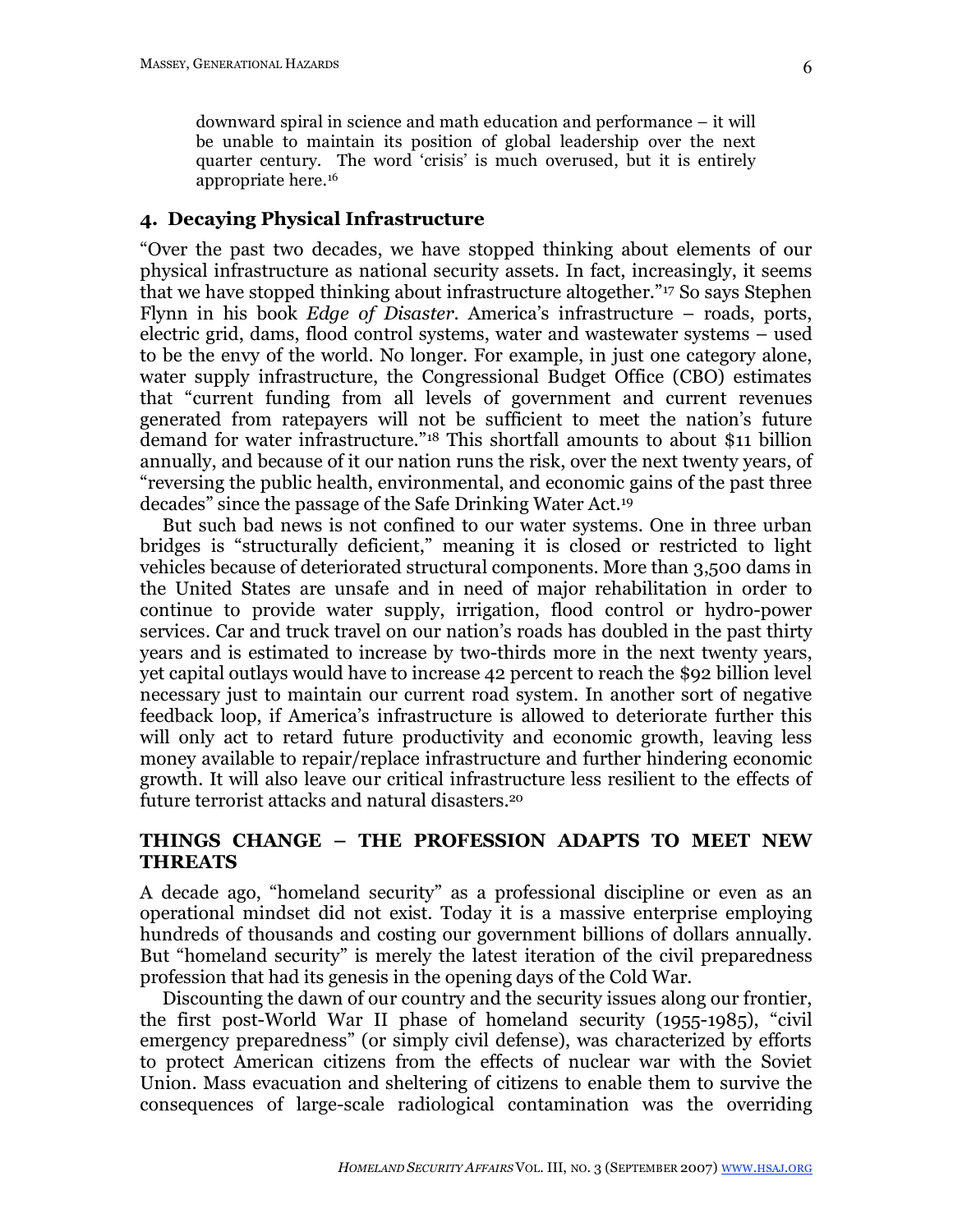priority of the U.S. government at the time. The second phase of homeland security (1986-2000) was "natural hazards," when the threat of nuclear war vastly subsided with the demise of the Soviet Union and coincided with a significant increase in the scope and frequency of natural disasters in the U.S. It was during this time that the profession of "emergency management" emerged with an emphasis at the federal level on recovery and mitigation programs. The third phase (2001-2005), "terrorism preparedness," was ushered in with the attacks of 9/11 and the formation of the Department of Homeland Security. Recognizing the huge potential loss of life and negative economic impacts caused by catastrophic terrorist attacks, the profession once again changed focus to concentrate on terrorism preparedness while paying limited attention to the consequences of natural disasters. The fourth phase (2006-2010), "all-hazards," was an acknowledgement that there is a commonality in the preparedness and response to mega-disasters and that the terrorism-centric focus of homeland security, at the expense of natural hazards preparedness, was oversold as the pendulum swung back towards the center, requiring homeland security professionals to concentrate on natural, technological, *and* terrorist hazards.21

While the above phases are a very simplistic overview of a complicated progression, the point is that *there has been a progression*: as the threats to our country have changed, the institutions managing these threats have changed to meet them. From nuclear attack to floods and earthquakes to terrorism to allhazards, the civil preparedness and disaster management profession in the United States has periodically changed its priorities and operational direction to meet the latest and most pressing threats to the nation. Now as the possible senescence of American civilization in the coming decades is looming as a result of internally-generated economic, social, and environmental threats, it is time for the fifth phase of homeland security, "generational hazards," to emerge as an operational component of the discipline.

Beginning in the early years of the next decade, the data will become ever harder to ignore. America's fiscal profligacy, the effects of climate change, failing infrastructure, loss of technological leadership brought about by inferior math and science education, and the further fracturing of civil governance will begin to emerge as hard realities, not just futuristic theories. It is at this time that homeland security officials will have to decide what to do: remain fixated on emergency-response related threats, or begin to broaden their discipline's scope to encompass the "other" catastrophic threat-set – generational hazards.

#### **SOFT POWER AND THE BULLY PULPIT**

Unlike preparation for the traditional "all-hazards" threats of natural, technological, and terrorism disasters, with which the homeland security official is directly charged, the generational hazards outlined above are ultimately political problems requiring political solutions. Since most emergency management and homeland security officials are civil servants and not elected officials, what then can they realistically do to solve these generational hazards?

While it is true that homeland security officials have no hard power to directly address generational hazards, they do wield considerable soft power to affect government policy. For instance, what if The Adjutants General (TAGs) of the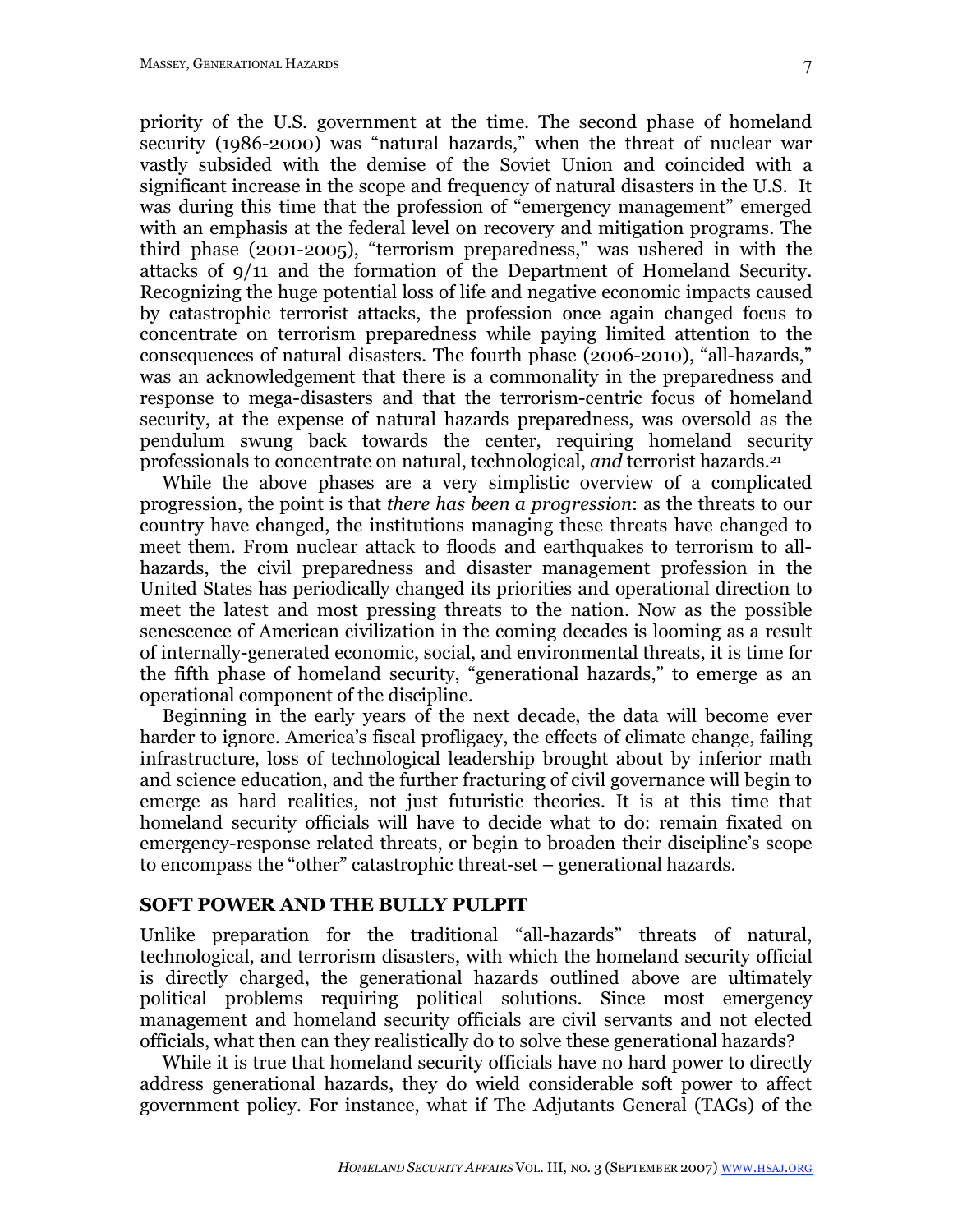United States were to issue a signed declaration stating that America's exorbitant and growing current-account and fiscal debt is a metaphysical threat to America's long-term security every bit as real as the threat posed by al-Qaeda and terrorism? Would this solve America's debt crisis? No, but it would likely cause quite a stir and would help to ratchet up the pressure on our political leaders to start making the tough choices to get our financial house in order. And what if the TAGs were to follow up this declaration with a concerted educational and media campaign? Lectures, television news interviews, newspaper editorials, congressional testimony; such an effort would add tremendously to the seriousness of the debate.

Similar efforts to underscore the threats by any or all of the generational hazards could be undertaken by the National Emergency Management Association (NEMA) or the International Association of Emergency Managers (IAEM) or any of the professional disciplines associated with homeland security. Universities with emergency management or homeland security degree programs could include the discussion and study of generational hazards in their courses. Homeland security officials at all levels of government could discuss the threat posed by generational hazards when addressing community groups or as part of hazard education and outreach campaigns. They could also form partnerships with advocacy groups and non-governmental organizations that are busy trying to address gen-hazard threats. While none of these efforts would directly solve the problem of generational hazards, they would help in positioning these threats on a par equivalent to the Global War on Terrorism; that is, a multi-decade generational struggle for the very future of our civilization. Such positioning would help to serve as a catalyst for change not only at the governmental policy level, but also at the individual and family level.

Many would argue that the use of the bully pulpit and the soft power of homeland security officials to call attention to our country's mounting generational hazards is at best mission-creep and at worse mission-folly. After all, homeland security officials get paid to deal with terrorist and natural disaster threats, not budget deficits or carbon sequestration. Others may argue that the theory has merit, but that the current all-hazards homeland security duties of grants management, regional coordination, planning, training, and exercising is already overwhelming and leaves little time to focus on extravagant gen-hazard crises beyond their immediate control. Still others may acknowledge the looming threats posed by generational hazards, but are leery of the potential politicization of homeland security which entering the realm of generational hazards may tangentially entail. But what is the alternative? What if our image of a strong America is merely a thing of the past?

If one is truly concerned with the long-term security of our country, can one simply ignore an entire category of mounting threats because it does not fit neatly into the current "all-hazards" box? Homeland security cannot be everything. But it can be, and it must be, more than it is. This is not to infer a diminution in our ability to protect against, prevent, and respond to acts of terrorism, but simply a recognition that the threat-matrix and "all-hazards" rule-set we are operating under must be expanded to include generational hazards. At stake is not merely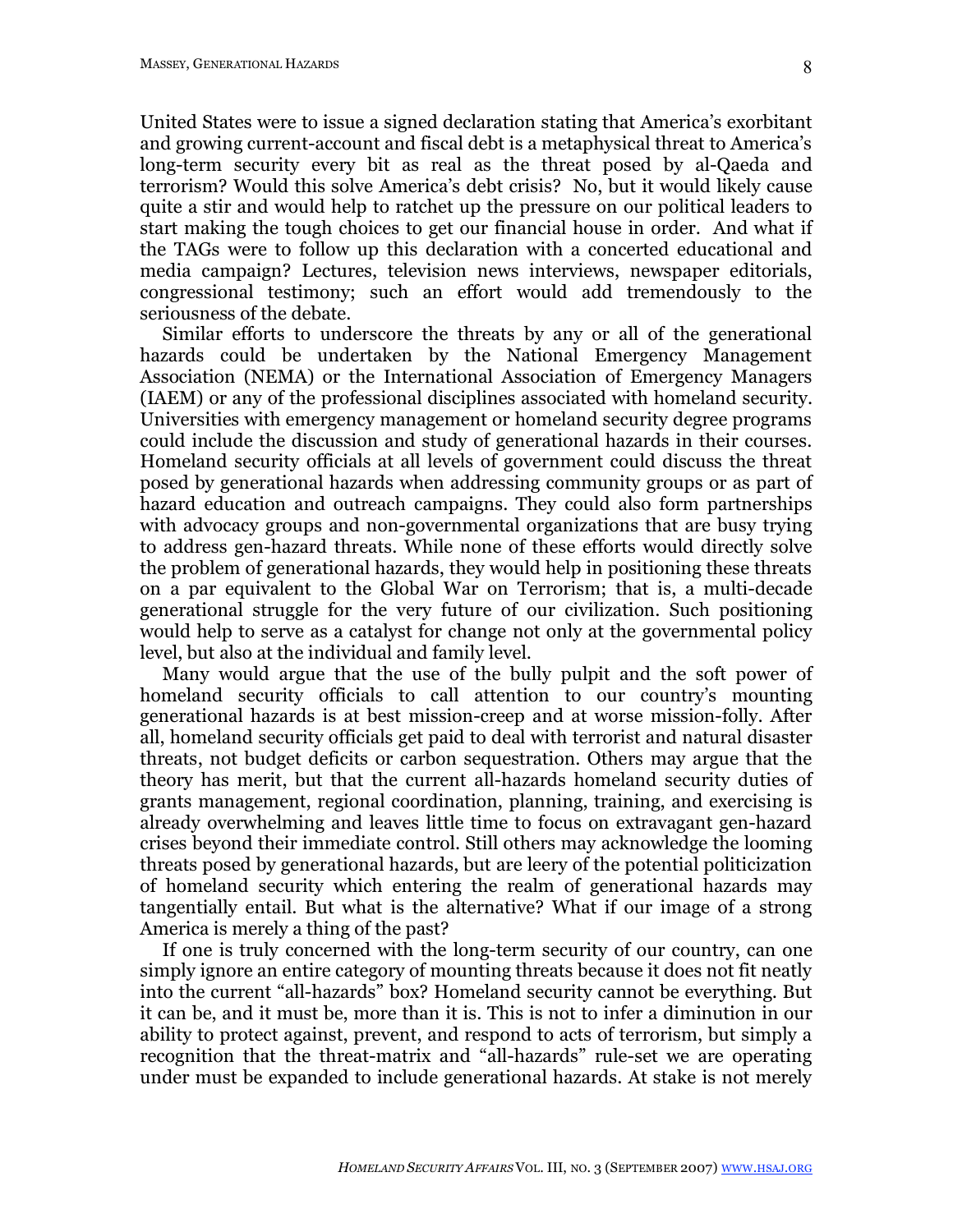the continuance of our super-power status, but possibly the very survival of our Republic.

## **LESSONS FROM THE WRONG WAR – THE IMPORTANCE OF UNDERSTANDING THE STRATEGIC LANDSCAPE**

For decades leading up to the commencement of the Iraq War there was a vocal minority of military officers and analysts who were deeply concerned with the organizational focus of the United States military. Despite the population explosion in an increasingly urbanized third world, the rise of independent nonstate fighting forces, the ascendancy of religious-inspired terrorism, and the profusion of desperately poor, failed nation-states, the United States military remained obtusely focused on peer-to-peer conventional military operations – air superiority, naval dominance, tank battles in the countryside – while paying scant attention to counter-insurgency and nation-building/civil affairs operations. Why? How is it that so many intelligent, dedicated, professional people got it so wrong?22

Perhaps it was the influence of military contractors; after all there is not much profit to be made in equipping a comparatively low-tech, land-centric military. Perhaps many military personnel just put counter-insurgency operations in the "too hard" box; it is easier to concentrate on what you know and do well than to re-invent yourself for a mission akin to Vietnam, a war the military would just as soon forget. Maybe others simply did not see it as their job to rebuild nations; someone else could worry about that. Or maybe it just was not sexy enough; fighter planes are cool, water purification systems not so much. Perhaps others were just so busy they did not have the time to stop, think, and truly re-assess the strategic situation. Maybe those strategists with the worst ideas simply had the better PowerPoint presentation. Or perhaps it was just simple bureaucratic inertia and the very human propensity to fight the last war. For whatever reason, despite the decades following the end of the Cold War, during which the American military could have reorganized itself to prepare for the new strategic situation, it instead found itself largely unprepared for the hard, sustained, meatgrinder counter-insurgency and civil war in Iraq.

Like the American military, could it be that homeland security officials, by focusing exclusively on natural and terrorist hazards, are similarly misaligned with the current strategic landscape? Could it be that we too are missing the larger historical arc? The reasons that some homeland security officials might give for not engaging in the generational hazards debate are the same reasons that many senior military leaders gave for not engaging in the counterinsurgency/nation-building debate. It's too hard! It's not my job! I'm too busy!

Simply recognizing the strategic landscape and the challenges inherent within that landscape is not the end state. We must be committed to taking action. The fact is the military must do conventional warfare *and* counter-insurgency/nationbuilding. To simply focus on one and ignore the other is a recipe for failure. Similarly, the homeland security official must focus on the conventional threats of terrorism and natural disasters *and* the slow-moving catastrophes of generational hazards. To focus on the former while ignoring the latter will likewise carry dire consequences for our nation's security.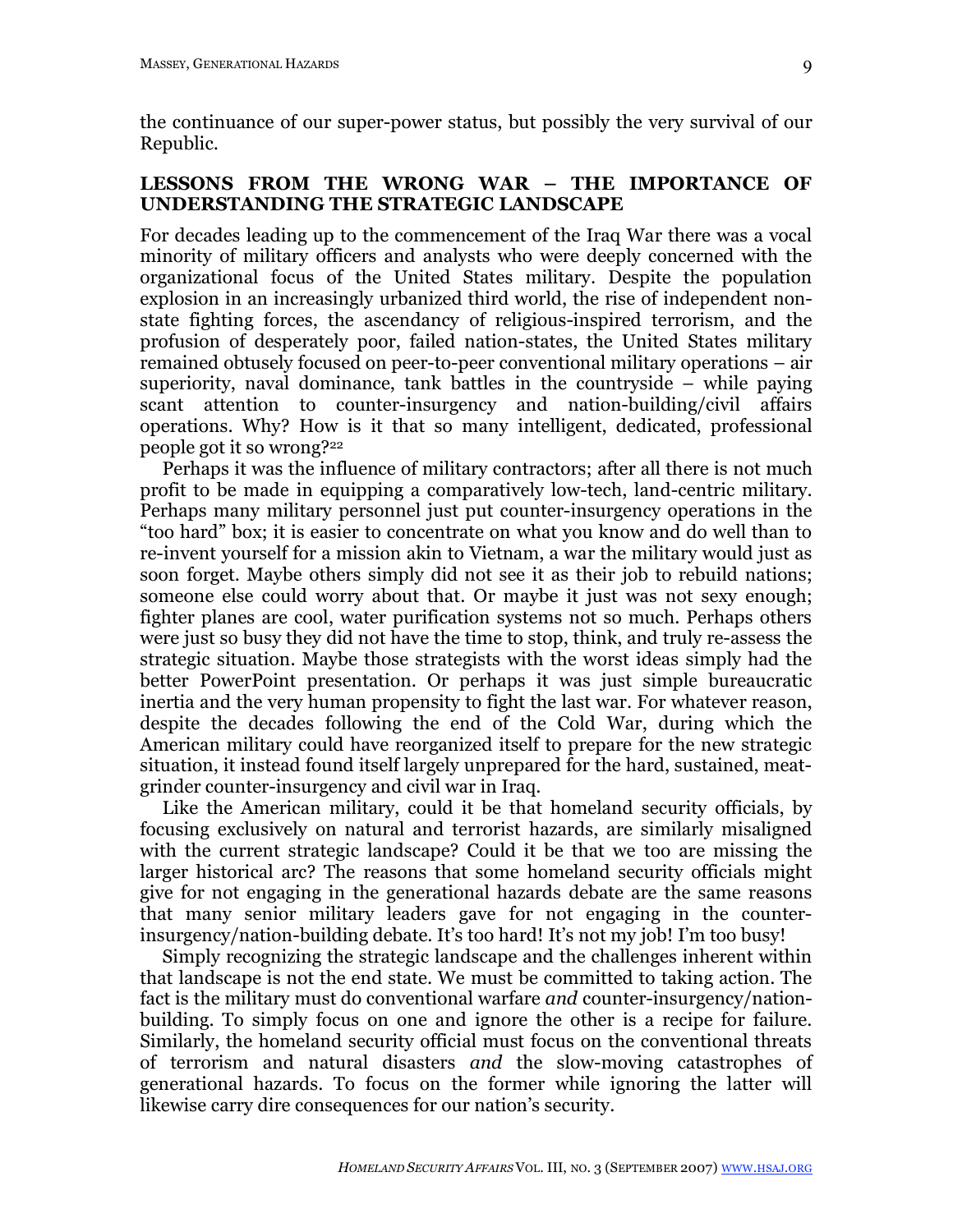### **THE BOWL IS FILLING WITH WATER**

Admiral Thad Allen, remarking on the chief cause of the federal government's lackluster response to Hurricane Katrina, said that "we failed to recognize the tipping point when the levees failed and the New Orleans bowl began to fill with water."<sup>23</sup> Up to that stage, Hurricane Katrina was a manageable problem. But when the levees were breached, a manageable problem quickly became a social and economic catastrophe.

Bio-defense, nuclear materials detection, border and port security, intelligence analysis, emergency preparedness and response, and all the disciplines to protect against, prevent, respond to, and recover from natural and terrorist disasters are all incredibly important. These are the bread-and-butter issues of the homeland security official – and they matter. But looming on the horizon are other threats to our country; threats that we have created ourselves. While not as obvious as hurricanes or radiological terrorism, the generational hazards our nation faces in the coming decades pose a mortal threat to the stability and security of our nation every bit as lethal, if not more so, than religiously-inspired terrorism or the next big quake.

Like a mega-disaster event, warring armies, or a compromised ecosystem, the cumulative impacts of multiple stressors upon any system, if not acknowledged and fastidiously addressed, will ultimately result in a tipping point at which the system suddenly degenerates into a chaotic state and from which it is unable to recover. America's social stability is not guaranteed by divine providence. Like Rome in the third century A.D., the United States may face a point in 2030 or 2050 when the cumulative stressors of internally-spawned generational hazards may reach a tipping point and overwhelm our society's ability to cope with the stress.

The goal, therefore, is to keep each of the generational hazards from reaching this tipping point in the first place. But in order to do this, we must first recognize that the "bowl is filling with water." The levees holding back our national debt, greenhouse gas emissions, poor math/science training, and the other generational hazards have already been breached. Like responding to an incipient flood disaster, gaining a shared common operational picture of the threat posed by these generational hazards is the first step in crisis avoidance. The second step is to take action. This is where we, as homeland security officials, will need to make a choice: ignore the problem because it is not in our job description or step forward, take a risk, and help lead the response. The choice is ours.

*Patrick Massey currently serves as the chief, Program Coordination Branch, National Preparedness Division, with the FEMA Region 10 office outside Seattle. He has held several positions while at FEMA and formerly served with the Illinois Emergency Management Agency and as a local disaster recovery planner. Trained as a Nuclear, Biological, and Chemical Officer in the United States Army, Mr. Massey holds a Bachelor of Science degree in advanced technical studies–electrical engineering technology, and master degrees in environmental planning (Southern Illinois University) and security studies (Center for Homeland Defense and Security, Naval Postgraduate School).*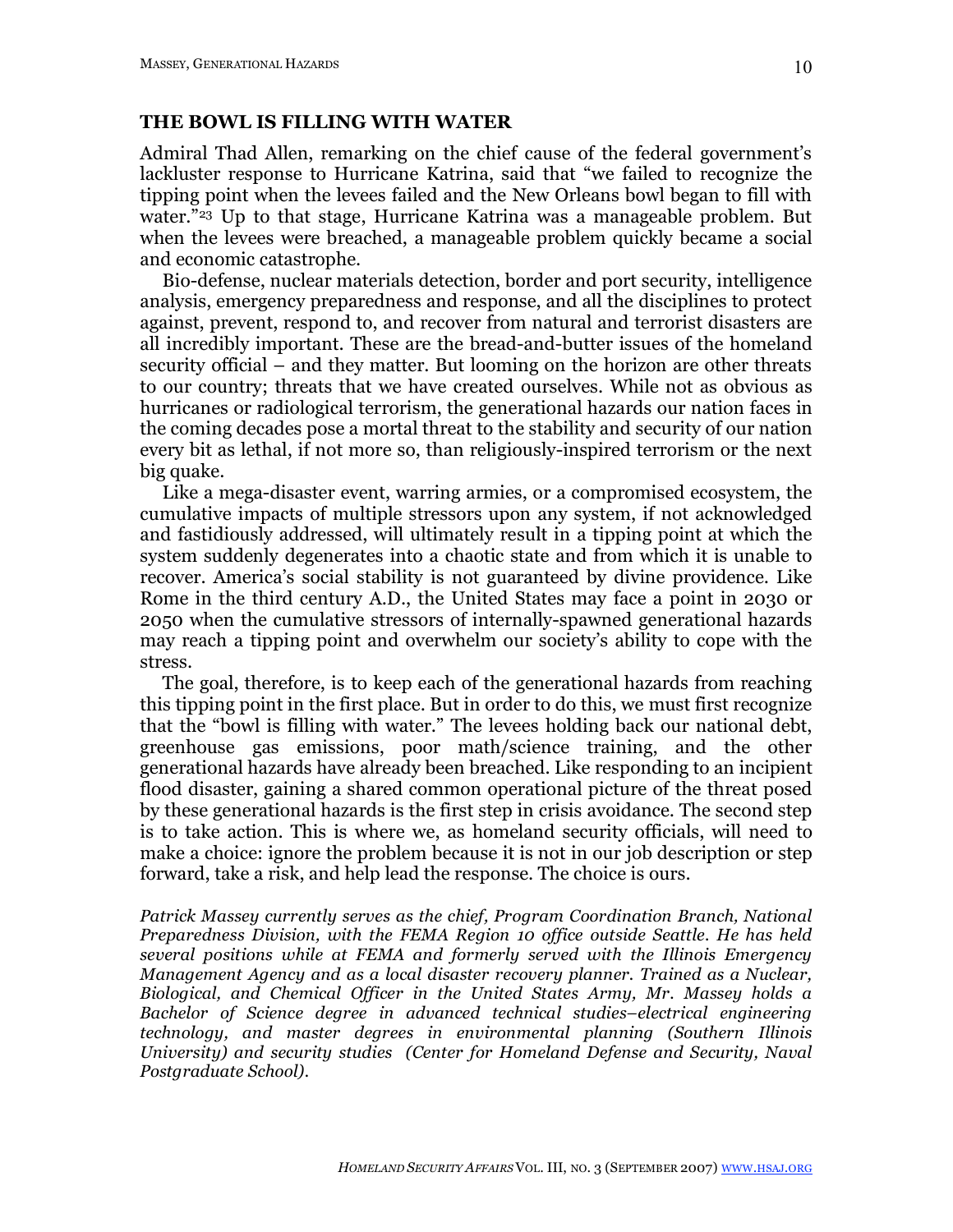<sup>1</sup> Cullen Murphy, *Are We Rome? The Fall of an Empire and the Fate of America* (New York: Houghton Miflin, 2007), 32.

<sup>2</sup> Ibid, 31.

 $\overline{a}$ 

<sup>3</sup> Department of Homeland Security, *Interim National Preparedness Goal* (Washington, D.C.: Department of Homeland Security, March 31, 2005), 5.

<sup>4</sup> C. Fred Bergsten, *The Current Account Deficit and the U.S. Economy* (Washington, D.C.: Peter G. Peterson Institute for International Economics, February 1, 2007), http://www.iie.com/publications/papers/paper.cfm?ResearchID=705.

<sup>5</sup> The preceding data were provided by David Walker, Comptroller of the United States, in his presentation, "Saving Our Future Requires Tough Choices Today," delivered at Syracuse University, April 4, 2007. Refinements to the data provided by Mr. Walker were taken from Dennis Cauchon, "Rules Hiding Trillions in Debt," *USA Today*, May 29, 2007.

<sup>6</sup> CNN, "Bin Laden: Goal is to Bankrupt U.S.," *CNN-online*, November 1, 2004, http://www.cnn.com/2004/WORLD/meast/11/01/binladen.tape/index.html.

<sup>7</sup> Quoted by Richard Wolfe in "A Fiscal Hurricane on the Horizon," *USA Today*, November 14, 2005, http://www.usatoday.com/news/washington/2005-11-14-fiscal-hurricane-cover\_x.htm.

<sup>8</sup> Peter G. Peterson, *Running on Empty* (New York: Farar, Strauss and Giroux, 2004), xiii.

<sup>9</sup> David M. Walker, Comptroller General of the United States, "Long-Term Budget Outlook, Deficits Matter – Saving Our Future Requires Tough Choices Today." Testimony before the Committee on the Budget, House of Representatives (Washington, D.C.: U.S. Government Accountability Office, January 23, 2007).

<sup>10</sup> There is a "very high confidence" that global warming is occurring and it is being caused by man, quoted in the International Panel on Climate Change, *Summary for Policymakers* (Cambridge: Cambridge University Press, 2007), 3.

<sup>11</sup> Joseph Romm, *Hell and High Water, Global Warming – the Solution and the Politics* (New York: Harper Collins, 2007).

<sup>12</sup> United States Commission on National Security/21st Century, *Phase III Report, Road-Map for National Security: Imperative for Change* (Washington, D.C.: Government Printing Office, February 2001), 39.

<sup>13</sup> National Science Board, "Science and Engineering Indicators-2004," NSB-04-07 (Arlington, VA, 2004). Historically many of these foreign-born engineering PhDs would remain in the U.S., but as opportunities increase in their homelands (namely China and India) many are returning home.

<sup>14</sup> Commission on National Security, *Phase III Report,* 40.

<sup>15</sup> National Science Foundation, "Retirements and Demographic Shifts," *Overview, 2004,* http://www.nsf.gov/sbe/srs/seind04/c0/c0s1.htm.

<sup>16</sup> Commission on National Security, *Phase III Report,* 41.

<sup>17</sup> Stephen Flynn, *The Edge of Disaster* (New York: Random House, 2007), xxii.

<sup>18</sup> U.S. Congressional Budget Office, *Future Spending on Water Infrastructure* (Washington, D.C.: Government Printing Office, January 2003).

<sup>19</sup> American Society of Civil Engineers, "Report Card For America's Infrastructure: 2005," http://www.asce.org/reportcard/2005/index.cfm.

<sup>20</sup> Just prior to the publication of this essay, on August 1, 2007, a 1,000 foot section span of the Interstate 35-W bridge in Minneapolis collapsed nearly sixty feet into the Mississippi River, killing thirteen motorists. While the exact cause of the bridge collapse has yet to be determined,